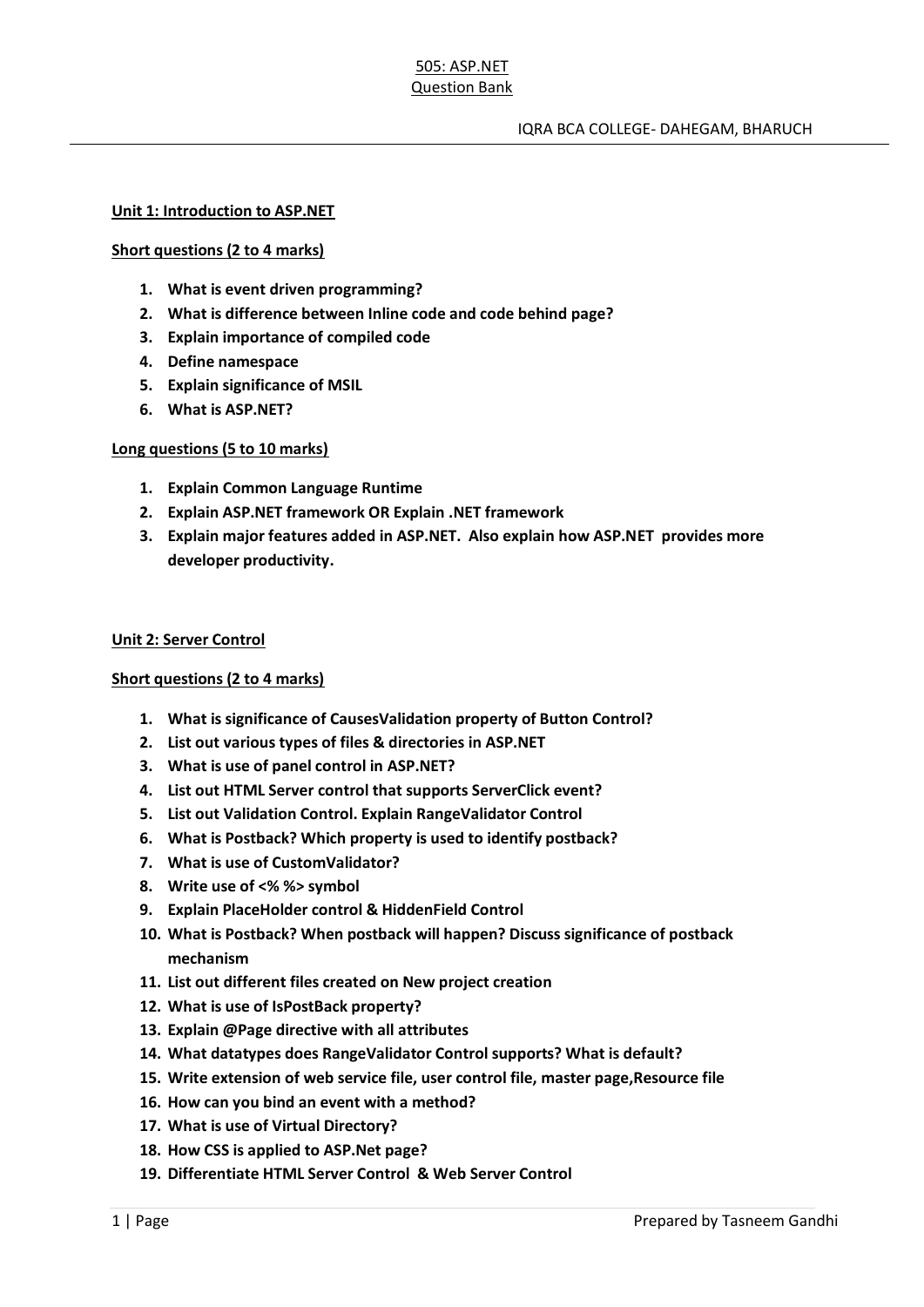- **20. What is PostABackURL property?**
- **21. What is to be done to make sure that no validation takes place when a reset button of a form is clicked?**
- **22. Difference between Listview & Dropdownlist**
- **23. How do you implement the postback property of an ASP.NET control?**
- **24. How to set the Theme at page level?**
- **25. Why we use APP\_Code folder?**
- **26. Give the extention of MasterPage, Configuration File, Global file and User File**
- **27. Which property of a control is used to define validation will not take place?**
- **28. Explain ImageMaP Control**
- **29. Difference between LinkButton & HyperLinkButton**
- **30. How can we find out the page is postedback?**
- **31. Difference between client side & server side validation control**
- **32. Give difference between RadioButton & RadioButtonList**
- **33. Short Note: RequiredField Validator Control**
- **34. Short Note: DropdownList**

**Long questions (5 to 10 marks)**

- **1. Explain Lifecycle of webpage with relevant events and example**
- **2. Define validation Control. Explain Range Validator & Compare Validator. Explain its importance.**
- **3. Explain common properties of HTML Server Control**
- **4. Discuss Properties, methods & Events of DropDownList Control**
- **5. Explain Calendar Control & HiddenField Control**
- **6. Explain Textbox & Radiobutton control in detail**
- **7. Explain RegularExpresssion Validator Control with example**
- **8. What is MasterPage? Explain in detail with content page. What is importance of masterpage? Explain in brief about nested masterpage**
- **9. Explain Themes & CSS. How theme is created and applied? What is use of APP\_Theme folder**
- **10. What is CSS? Discuss how CSS is more powerful than HTML formatting?**
- **11. What is use of CausesValidation property & validationGroup property of ASP.NET?**
- **12. What is Template? Explain benefits of ASP.NET**
- **13. Explain .NET directives in detail**
- **14. Explain in detail Validation Control**
- **15. Explain RadioButtonList & ImageButton control with example**
- **16. Explain with suitable example: Listbox and Table Control**
- **17. Discuss Image, ImageButton & ImageMap Control**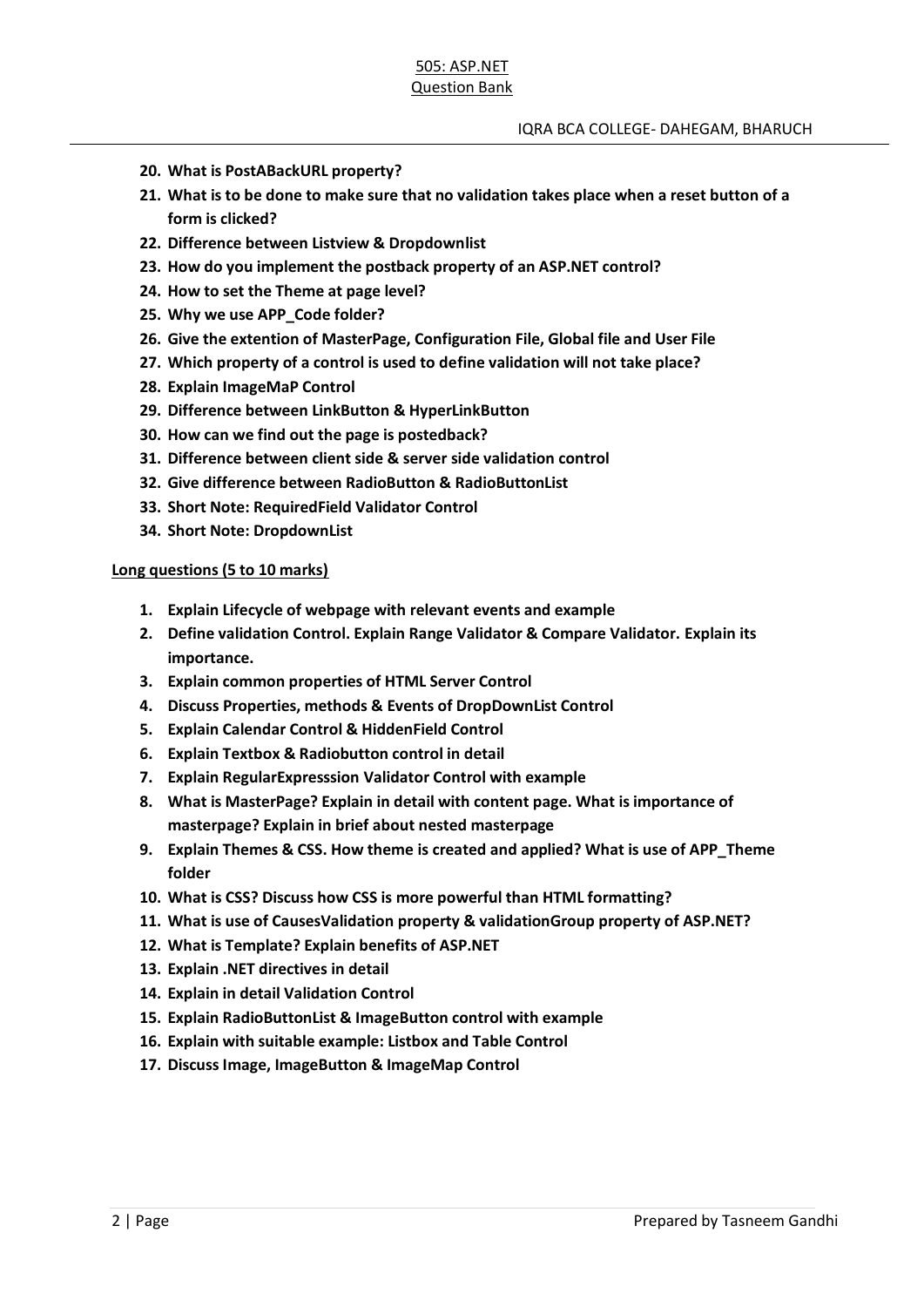# IQRA BCA COLLEGE- DAHEGAM, BHARUCH

#### **Unit 3: Database Access**

### **Short questions (2 to 4 marks)**

- **1. What is disconnected Data Architecture of ASP.NET?**
- **2. Differentiate Dataset & DataReader**
- **3. What is significance of CommandBuilder in ASP.NET?**
- **4. What is DataBinding? Explain with example**
- **5. Explain different execution method of command object**
- **6. Explain Repeater**
- **7. List out DataAdapter' methods & properties**
- **8. List out command object's methods & properties**

### **Long questions (5 to 10 marks)**

- **1. Explain Gridview control**
- **2. Explain ADO.NET architecture**
- **3. Explain Repeater Control with example**
- **4. Explain objects of ADO.NET in detail**
- **5. Explain methods of Data Adapter with example**
- **6. Write a note on DataSet and DataAdapter**
- **7. Short Note on DataList**
- **8. Explain Dataset object in detail**
- **9. Explain Gridview & DetailsView Control in brief. Demonstrate how master- detail relationship performed using Gridview & Detailsview**

# **Unit 4: Client Server Communiction**

# **Short questions (2 to 4 marks)**

- **1. Differentiate between Response.Redirect() & Server.Transfer()**
- **2. Explain web server & web browser communication**
- **3. What is Viewestate? Which property of a control is used to maintain a viewstate? Explain its advantages & disadvantages**
- **4. Explain Application State**
- **5. Why we use QueryString?**
- **6. Difference between Cookies & QueryString**
- **7. Explain client side state management**
- **8. What is Transfer object?**
- **9. What is difference between HiddenField & ViewState?**
- **10. List out state management. Explain various state management techniques.**
- **11. What is the lifespan of Items stored in ViewState?**
- **12. Define Session object.**